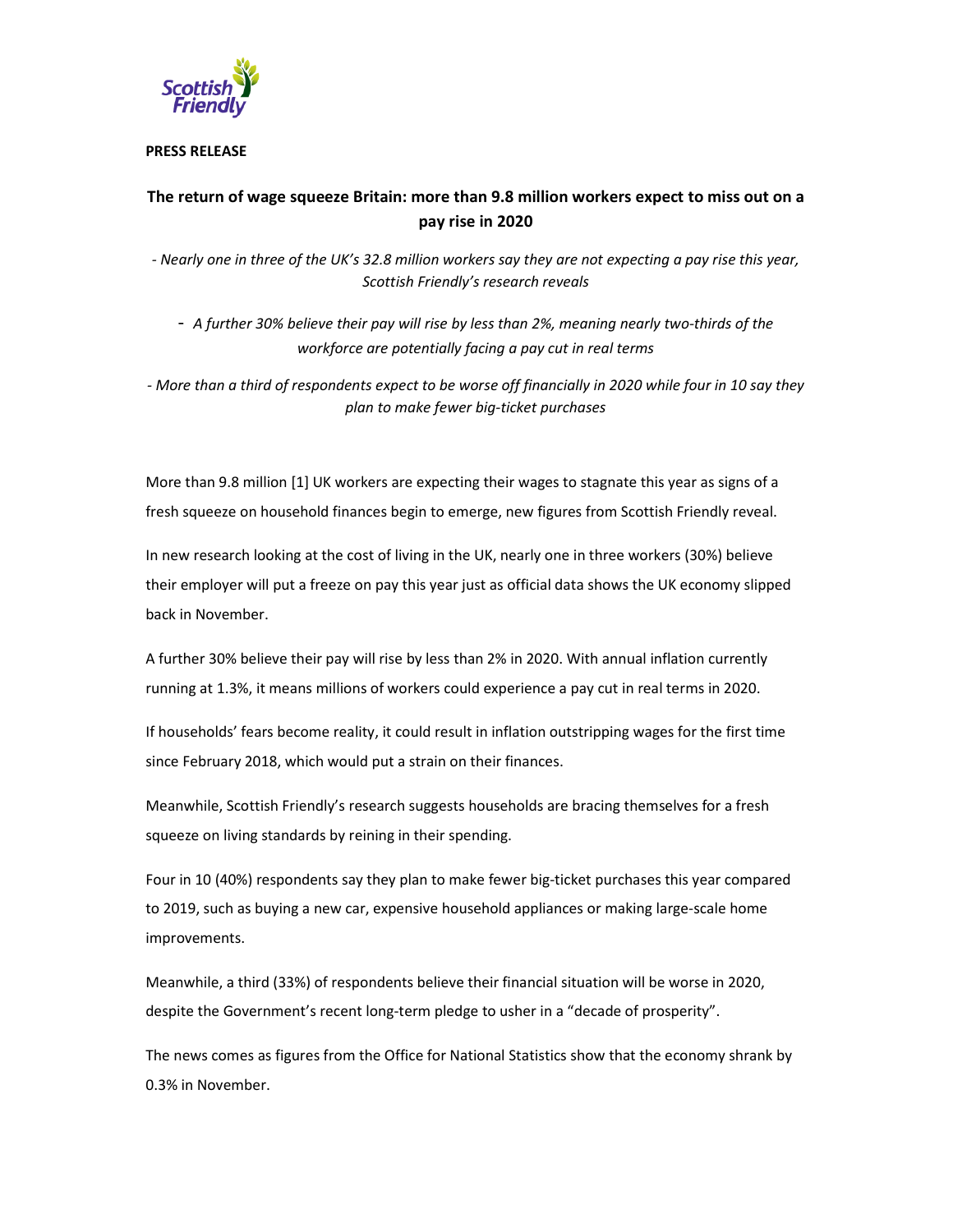

When asked to estimate how much money they will be able to save in 2020, more than one in four (26%) respondents said they expect to save slightly or significantly less than last year.

This compares to 42% of those who said they would be able to save roughly the same as last year and the 33% of people who said they would be able to save slightly or significantly more.

**Kevin Brown, savings specialist at Scottish Friendly, said:** "Household sentiment is an early indicator of how the UK economy is faring, which is why the current pessimistic outlook makes for concerning reading. If households' fears ring true, then we could be about to experience another painful squeeze on living standards.

"After nearly two years of wage growth exceeding inflation, it could be we are at a turning point just as data shows the economy has gone into reverse, which could put greater pressure on household finances.

"Understandably, then, many people might not see saving for their future as a key priority. However, just doing something, even if it's little and often could make a big difference to your finances in the future."

#### **-ENDS-**

## **Methodology**

*Survey of 2,111 Scottish Friendly customers conducted between 27th December 2019 and 3rd January 2020* 

*[1] 29.98% of respondents who say they don't expect a pay rise in 2020 multiped by 32.8 million UK workers (source: ONS)* 

#### **Contacts**:

Tom Briffitt, Senior Consultant, MRM

tom.briffitt@mrm-london.com

0203 326 9902 / 07471 351 576

Kevin Brown, Savings Specialist, Scottish Friendly

0141 275 5121 / 07512 194 336